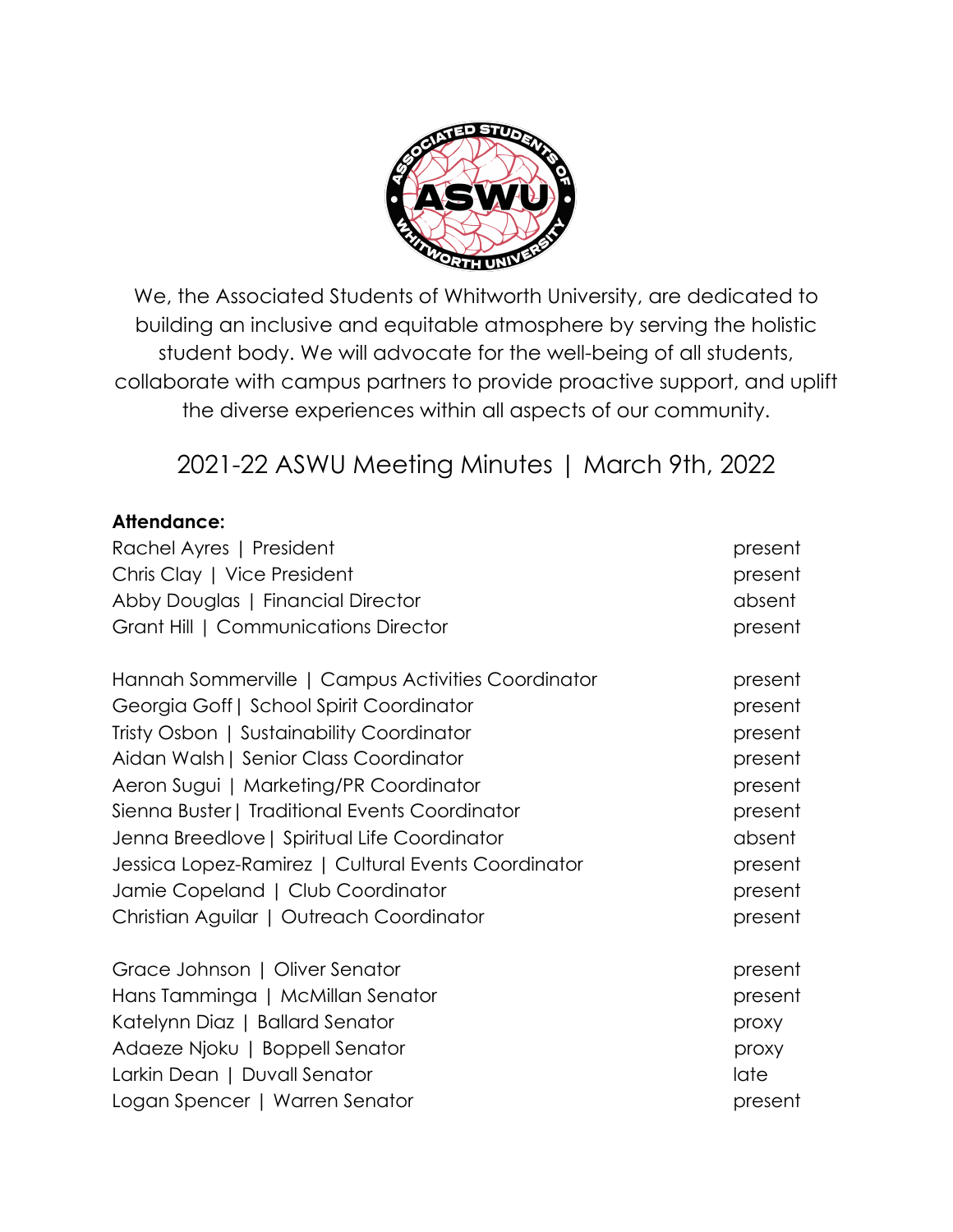| Samie Schaffer   Arend Senator              | present |
|---------------------------------------------|---------|
| Rebecca Kay   Stewart Senator               | present |
| Kyle Marquez   Baldwin-Jenkins Senator      | present |
| Reeshika Sharma   Off-Campus Senator        | present |
| Michael Lie   International Student Senator | present |
| Payton Wyatt   Neighborhood Senator         | present |
| Munya Fashu-Kanu   Off Campus Rep           | absent  |
| Marie Fenske   Off Campus Rep               | present |
| Courtney Cossette   Off Campus Rep          | proxy   |
| Jamie Furr   Off Campus Rep                 | present |
| Makayla Pugmire   Off Campus Rep            | proxy   |
| Michelle Lie   Incoming Student Rep         | present |
| Elisa Vigil   Incoming Student Rep          | late    |
| Hannah Loesch   Village Rep                 | present |

 $\_$  , and the set of the set of the set of the set of the set of the set of the set of the set of the set of the set of the set of the set of the set of the set of the set of the set of the set of the set of the set of th

\_\_\_\_\_\_\_\_\_\_\_\_\_\_\_\_\_\_\_\_\_\_\_\_\_\_\_\_\_\_\_\_\_\_\_\_\_\_\_\_\_\_\_\_\_\_\_\_\_\_\_\_\_\_\_\_\_\_\_\_\_\_\_\_\_\_\_\_\_\_\_\_\_\_\_\_\_\_

Meeting brought to order at 1700.

Mission statement read by Hans.

#### *Motion to Approve Minutes*

Moved by Michelle, Seconded by Rebecca

Discussion: None

In favor: 16 | Opposed: 0 | Abstaining 0 Motion passes

#### **Guest Presentation**

- Dornsife

We are from the Dornsife center, and we focus on community engagement. We provide volunteer opportunities to students and faculty. We have some events going on. Next week is the refuge simulation to understand what refugees go through and barriers such as language, cultural, and financial factors. It's in the MPR this Saturday. Next week there is a Spokane jeopardy trivia social in WEY

 $\_$  , and the set of the set of the set of the set of the set of the set of the set of the set of the set of the set of the set of the set of the set of the set of the set of the set of the set of the set of the set of th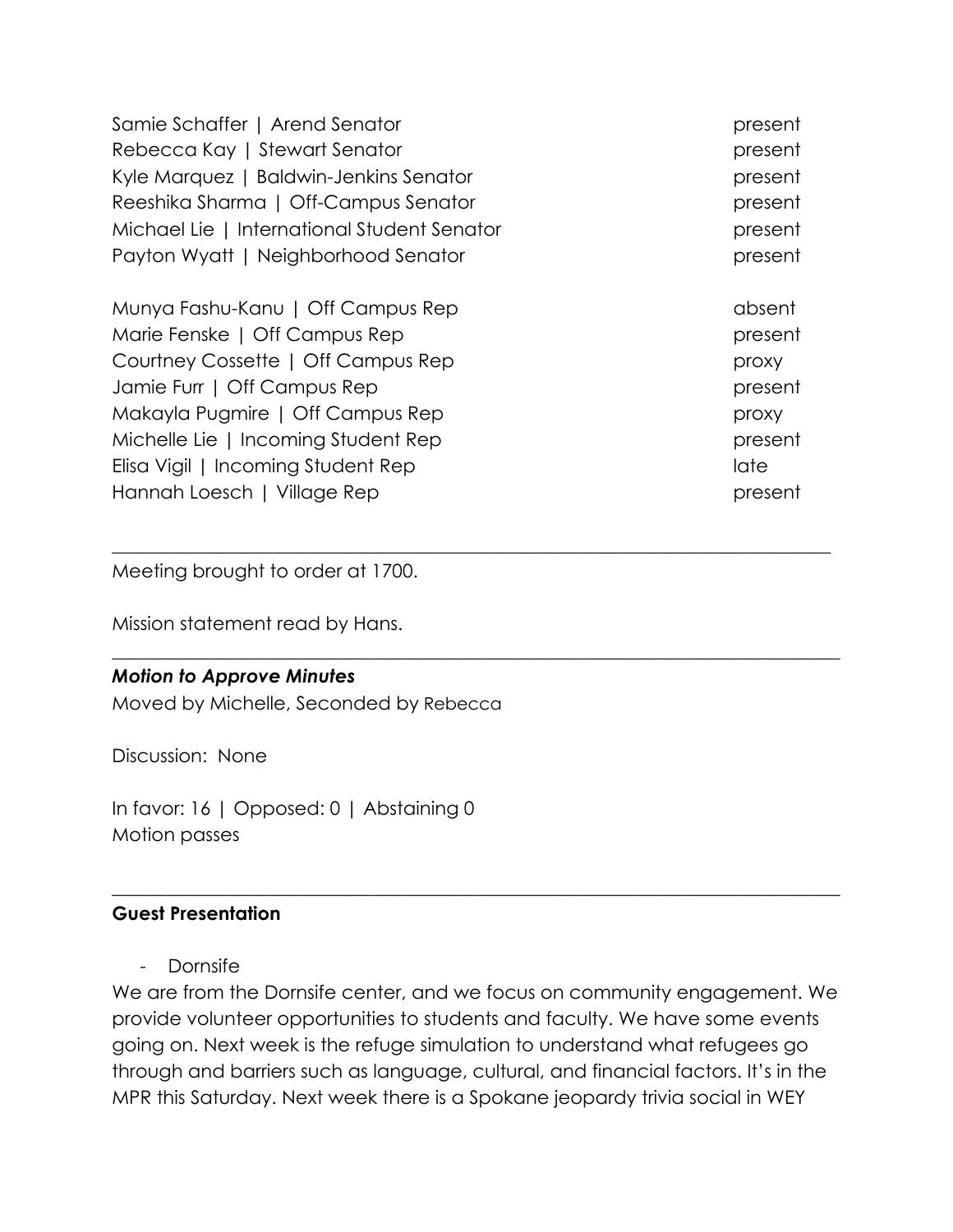111. There are prizes with food and pizza provided. This trivia is for fun and education to learn about Spokane history and engaging in the community and learning more about what we do as CEAs. There is a blood drive next week if you are interested on the 16<sup>th</sup> and 17<sup>th</sup>. Register and if you have questions let, me know. Register through whit serves. We are pushing for a spring break impact trip. It is our first overnight trip, we are renting an air BnB in west central and having dinner, breakfast, and lunch provided. We are eating at a local restaurant which is a non-profit. It is a good opportunity to understand the community and see the bigger Spokane picture, there is lots going on. We are trying to bring students together. On April 23rd we are having a tree thinning day to cut down and rebuild the area. We are cleaning the air filters in buildings as well, so it is safe for west central residents. This year we realized not a lot of people know about the department so if you are interested in volunteering let me know. This is a big city. More opportunities to come. Thank you.

Tristy: Is tree thinning with Whitworth?

Gloria: I think so

Christian: What can we do as ASWU to support you.

Gloria: As ASWU you have huge representation to students so getting the word out for volunteering since it is fun not boring. Maybe collaborating like that and bringing up the importance of volunteering.

Jamie F: Is there one spot with all your upcoming events?

Gloria: Mostly on Whit serves. Register for opportunities you are interested in and log hours there.

\_\_\_\_\_\_\_\_\_\_\_\_\_\_\_\_\_\_\_\_\_\_\_\_\_\_\_\_\_\_\_\_\_\_\_\_\_\_\_\_\_\_\_\_\_\_\_\_\_\_\_\_\_\_\_\_\_\_\_\_\_\_\_\_\_\_\_\_\_\_\_\_\_\_\_\_\_\_

#### **Club Coordinator Updates**

Jamie C: Today we have FASA and Pre-med club for club updates.

- FASA

Sam: I am Sam, and I am the secretary for FASA. Our mission is to provide specify for Filipino Americans at Whitworth. We promote a sense of unity and pride for all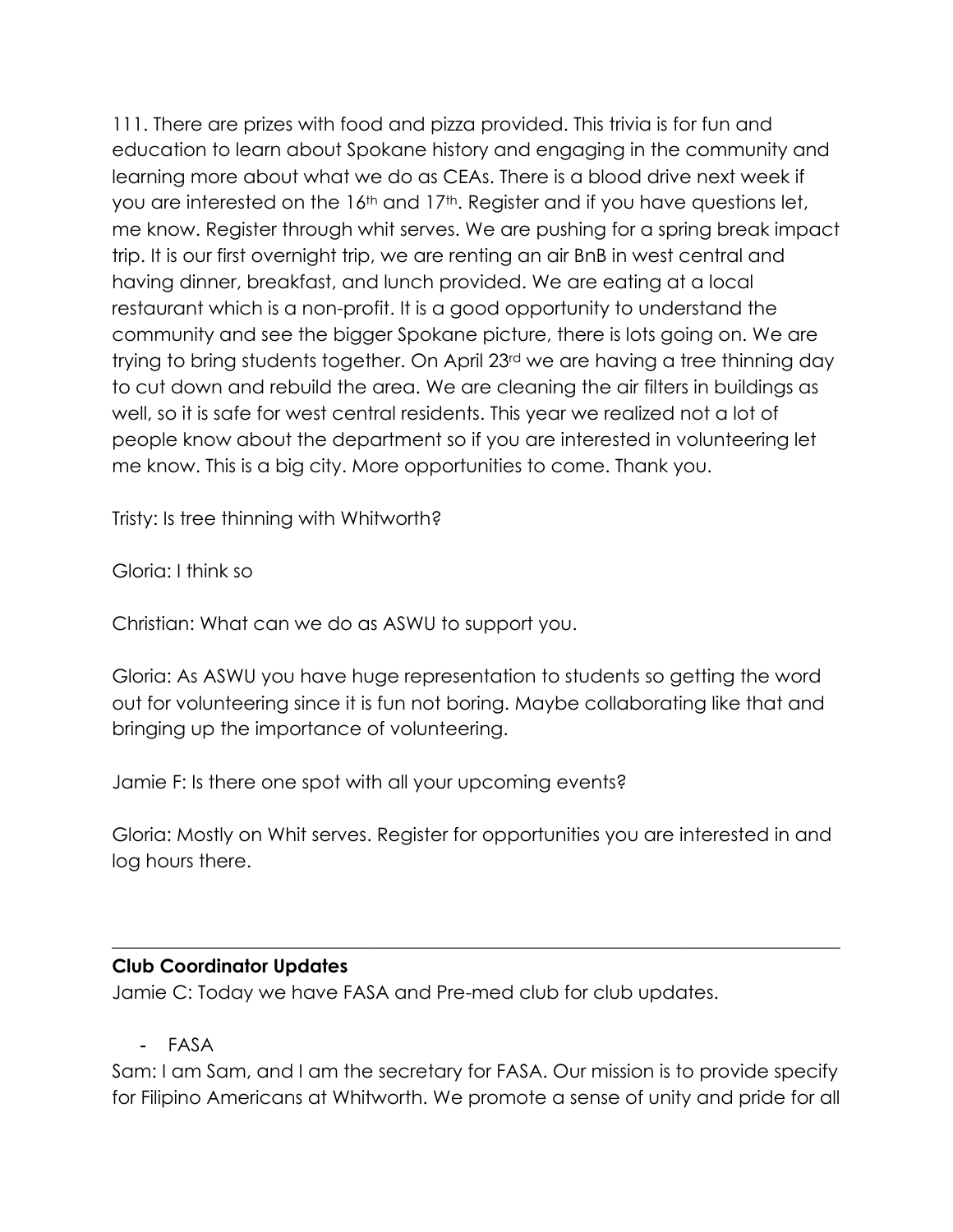cultures through social, cultural, and political advancements. We were not able to showcase our Filipino culture at I-fest, but we are planning an event to showcase the culture. We are in the process, and Jason and Alicia are in contact. Fun events to come like a folk dance and other entertainments.

- Premed:

Alex: (video transcription): Hello my name is Alex Vickers, I am the president of Pre-Med club, sorry I couldn't be there on Wednesday I have two exams this week. So far for Pre-med we had a rocky start with a mix up on leadership. The previous president is no longer president, so I took over. Spring semester has been a good start. We had some sign ups from the club fair. We have a speaker coming from a new Idaho med school come and talk. We had an introductory event with a Kahoot and Dutch gift cards. There was a survey for meetings as well. Next week, officers are meeting to talk about next steps for events. We are going to have a WSU/WU admission event to see what requirements are and other introductory events for socializing and a destressing event for finals. Also, community engagement event and an awareness of careers event.

Jamie C: If you have any questions feel free to email Alex.

- Speaker Request Vote

Jamie C: We have Carly from GEM here tonight. She will tell us about Lauri Hennessey, the speaker we are voting on.

Carly: Hi I am the president of GEM. Our speaker night is with Lauri. She is the CEO of education voters of WA and a board member of the state chapter of national women's political caucus. We found her through the humanities WA website. Her talk is recounting her last 30 years in political science and how her me too journey has shaped that. She is also talking about harassment in the workplace and disparities she has seen in political environments. She talks about how she wants to change that with specific communities and victim blaming being a problem. It's a way to share her experiences and the audience can share at the end as well.

Jamie C: Any questions?

Jamie F: Is there a q/a?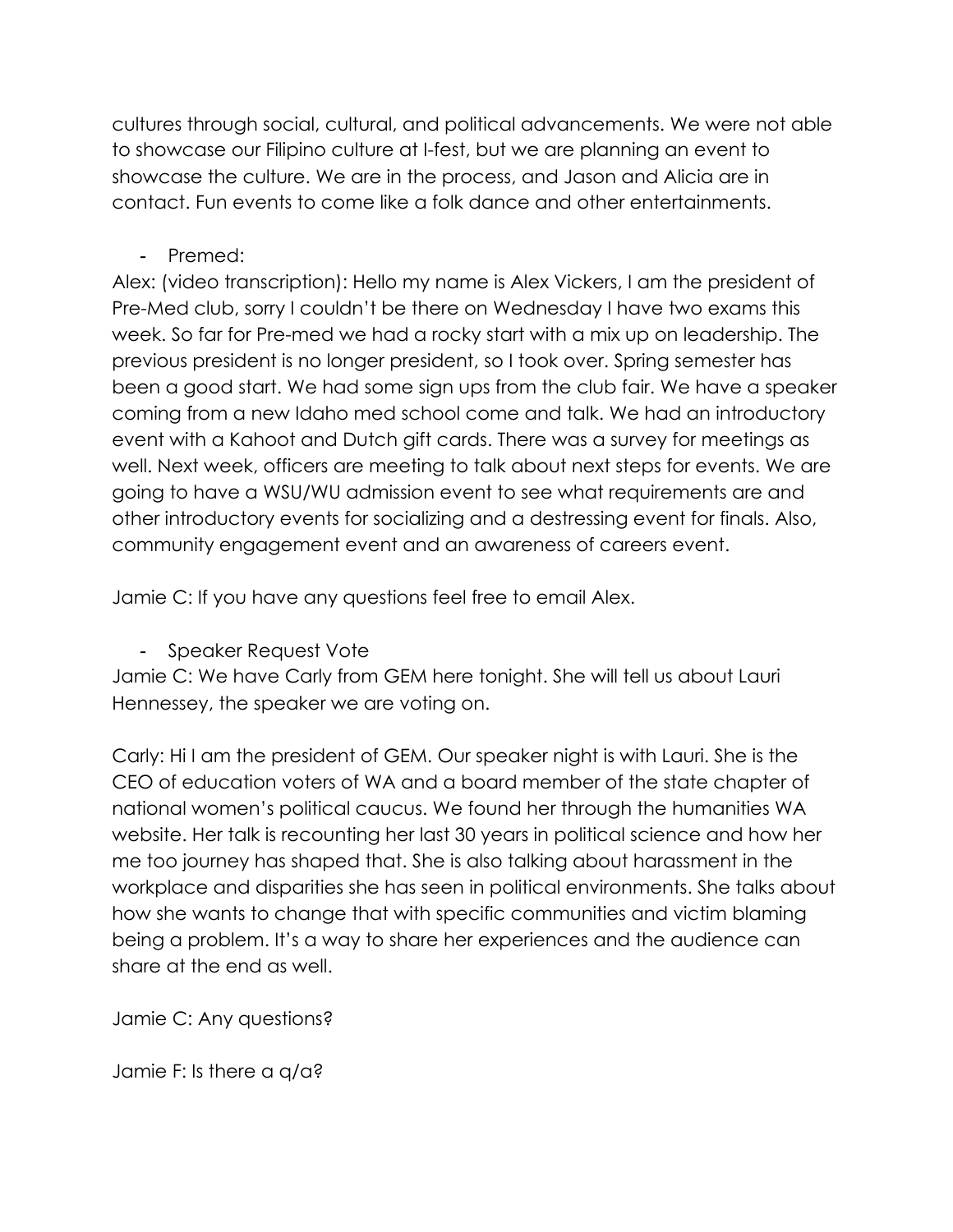Carly: Yes

Rachel: What will the evening be like, where, how long, who is it open to?

Carly: It will be in RTT if approved at 7pm. Her speech will be 1-1.5 hours and people can stay afterwards for questions. Since it is funded by women's leadership network by Whitworth, we are broadcasting this to the Spokane community through outreach opportunities and contacts with local congress people to invite everyone in the public.

#### *Motion to Approve GEM Speaker Lauri Hennessey*

Moved by Grace, Seconded by Larkin

Discussion:

Grace: I think it sounds awesome and educational. I am wanting to go and learn more about it. They are important topics in the community for everyone to hear. It would be awesome.

Christian: I want to check, they mentioned inviting community members, is that okay?

 $\_$  , and the set of the set of the set of the set of the set of the set of the set of the set of the set of the set of the set of the set of the set of the set of the set of the set of the set of the set of the set of th

 $\_$  , and the set of the set of the set of the set of the set of the set of the set of the set of the set of the set of the set of the set of the set of the set of the set of the set of the set of the set of the set of th

Rachel: Yes that is okay covid wise.

In favor: 18 | Opposed: 0 | Abstaining 0 Motion passes

#### **Financial Director Updates**

Capital: \$19,090 Unallocated: \$16,450.35 Travel: \$4,780

Rachel: Abby is sick today. Here are the totals.

#### **President Updates:**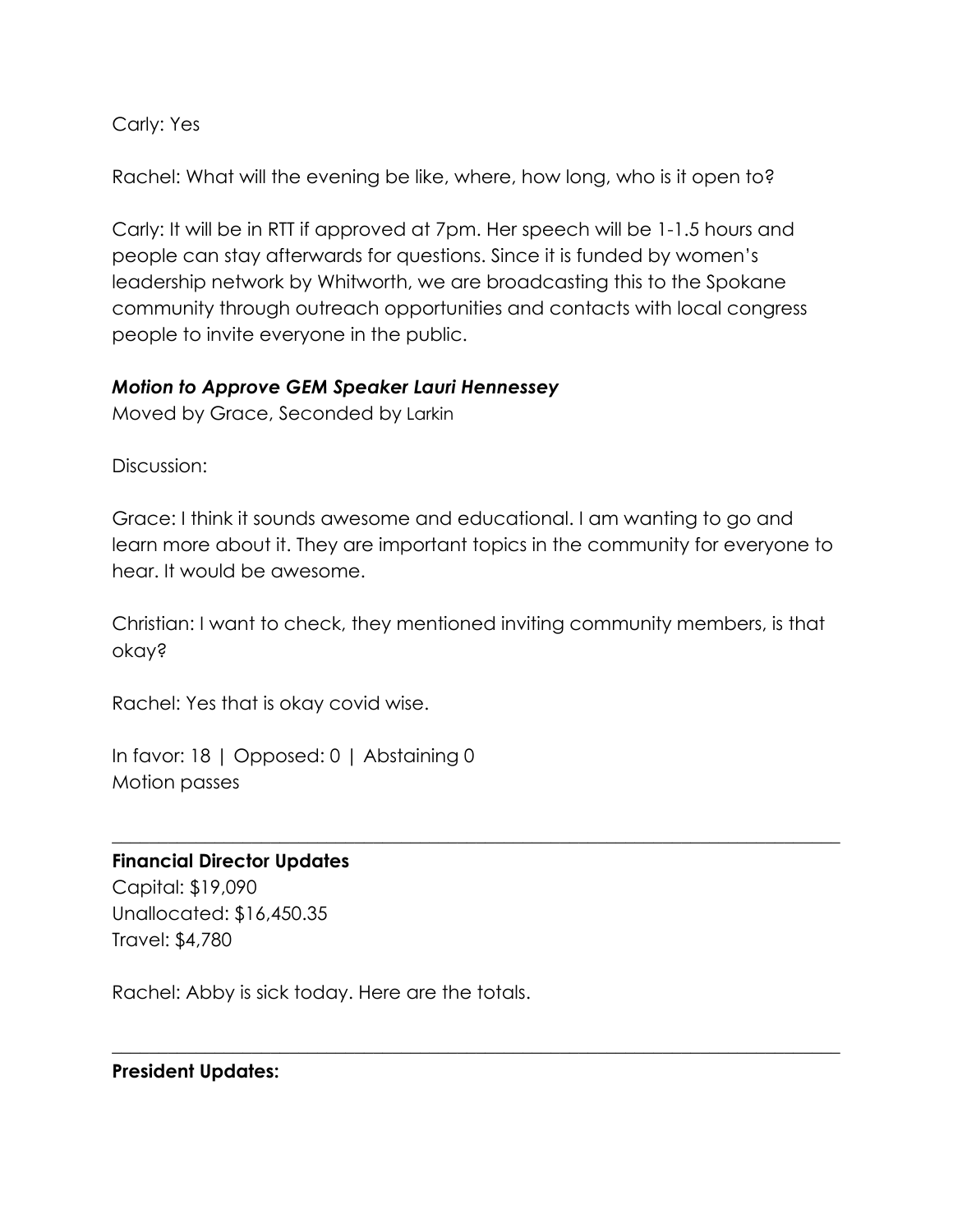# - UREC Updates

Michelle: The UREC has interesting events in March. We have WhitFit on March 7th-20th and all dorms are invited. Talk to your constituents to join; the UREC needs participants. The dorm wide competition winner will receive a pizza party. Register with the QR code and record your workouts. This weekend is a Liberty Lake hike for \$10. It is very active and during spring break we are hiking the Olympic peninsula, which is \$400, register before 3/11. Register by code. Registration for intramurals opens around March 21st. If you have questions, contact Telmen.

Jamie F: Who is the contact for the GEM speaker?

Jamie C: cwahlgren23@my...

- COVID Updates

Rachel: One thing I want to let you know, sometimes you don't hear about this meeting but today Jason and I met with university leadership and talked through all decisions we made in covid the last two years. Whitworth is proactively thinking about the crisis for 2 years and taking steps to learn from those things. They are looking at the future and implementing different things. Also, as you have heard Whitworth is following state guidance and Friday 11<sup>th</sup> at 11:59pm masks are not required on campus unless professors request to do so. ASWU is following the guidelines, so masks are optional here. I am excited to see smiling faces next week. No masks needed for casino night. Any questions?

Jessica: Does that apply to all events now on?

Rachel: correct. Unless school switches policies.

# **Vice President Updates:**

Election Timeline Vote

Chris: We finished applications for hiring. At least two people applied for each position. This is the tentative election timeline. We will be voting on this next week. This is the same as fall semester.

 $\_$  , and the set of the set of the set of the set of the set of the set of the set of the set of the set of the set of the set of the set of the set of the set of the set of the set of the set of the set of the set of th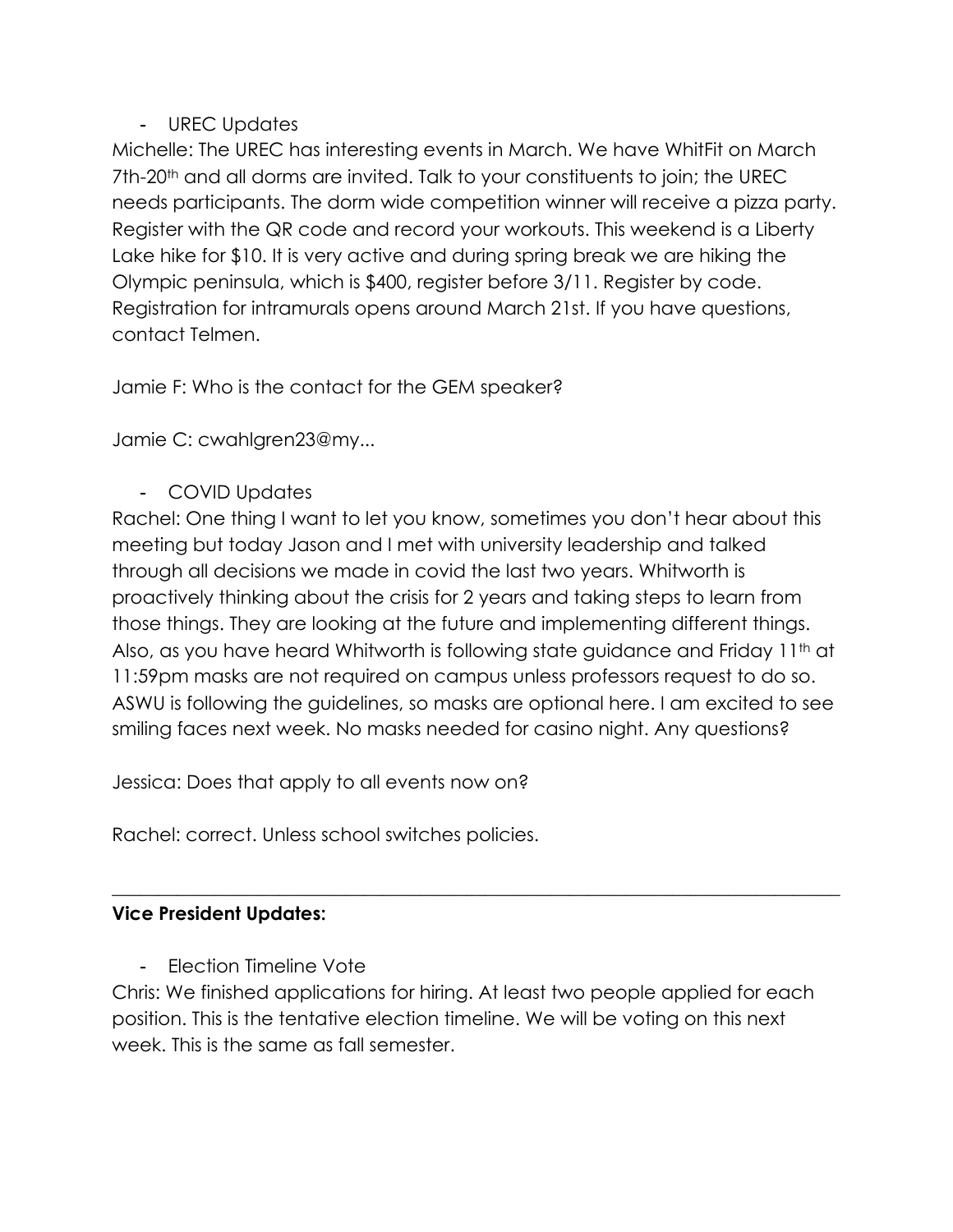Rachel: There is a time gap between March 24 and April 5<sup>th</sup> which is spring break. Apply to run anytime in there but the deadline is after spring break. You have spring break to think about things. Also, it means if you know someone to run, please talk to them now and get ideas in their heads and tell them the deadline after we approve it next week.

Chris: This is a great way to interact with constituents, go to a primetime and tell them about positions and the timeline for materials in the campaign.

- Meal Cards

Chris: We will provide meal cards to those, prioritized for off campus and neighborhoods, who came to the meeting today. They are for Sodexo to eat dinner with us as a team.

- Student Highlight

Chris: Emily Albert is our student highlight this week. She has worn so many hats at Whitworth I have class with her, and she provides great thoughts. She works as tech support and does back-end things. She is also a Heat team member and serves as a liaison between the health center and the student body to ensure proper activities to support student health. Shoutout to her.

 $\_$  , and the set of the set of the set of the set of the set of the set of the set of the set of the set of the set of the set of the set of the set of the set of the set of the set of the set of the set of the set of th

## **Past Events:**

- Club Fair

Jamie C: It was a rainy day; we had some people show up. Overall, I saw a few clubs with 10-15 signups each so hopefully more members for interest.

Rachel: Thank you for doing a mid-year club fair. This is the first time for spring semester and for new rechartered clubs this is great. The club we chartered the day before was able to table and get members. Great turn-around time.

Elisa: It was important to have a mid-term club fair. Some transfer students got to go and sign up for clubs that freshman got at the beginning of the year. Thank you, Jamie.

- Black History Mobile Museum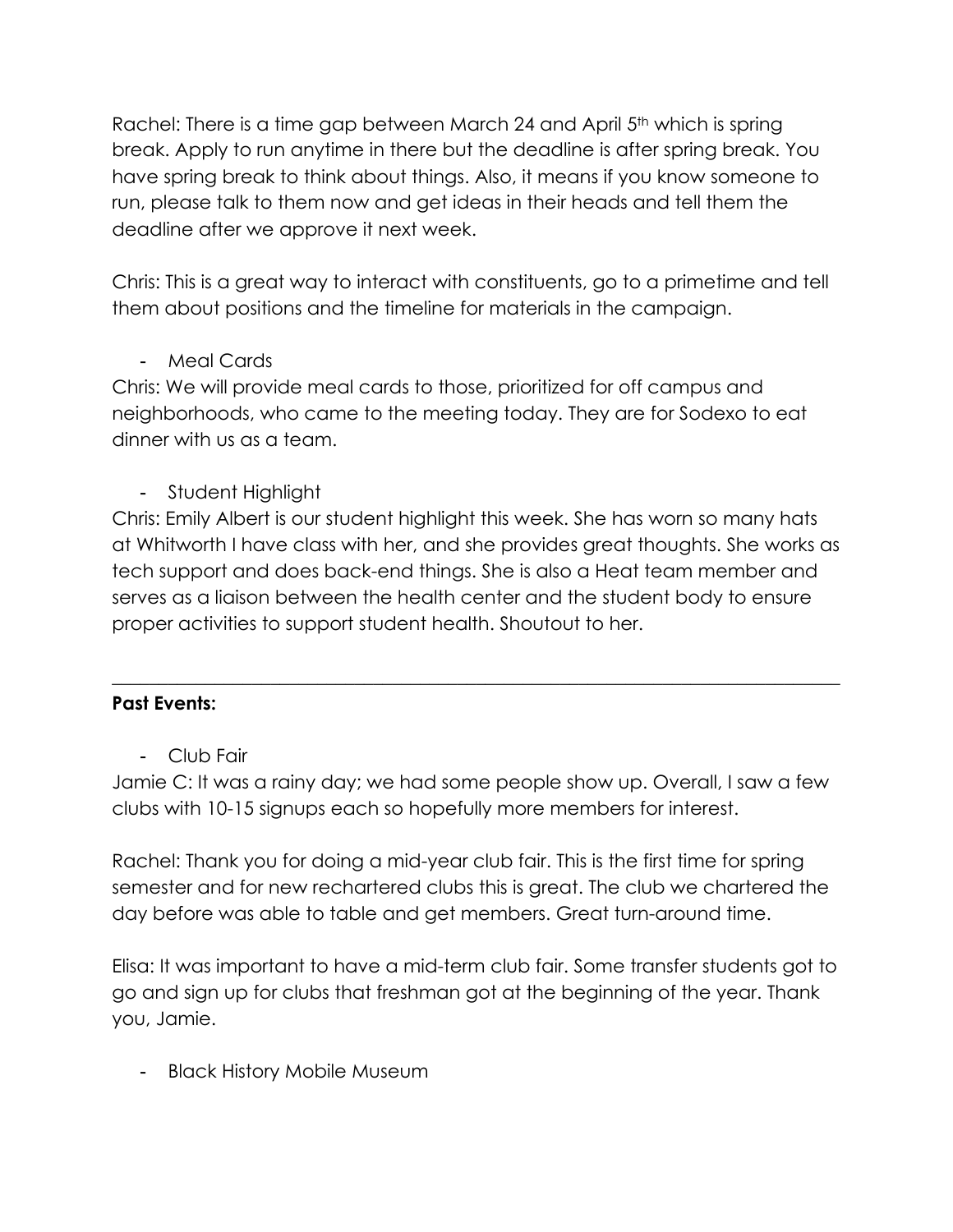Jessica: It was a lot of fun, it was from 10am-3pm in the MPR today. Thanks for stopping by if you did. The cost of attendance was with 174 people showing up in those hours which is about \$6.89 per person. It was fun to be there and lots of original artifacts were available all the way from the slave trade to hip hop culture. I shared that my favorite piece was a letter of Rosa Parks being in Seattle and Spokane to visit the NAACP.

Chris: It was engaging, and I talked with the presenter, and it showed negative and positive contributions in Black history. It was an important event and hopefully he could have a lecture at some point, he has a lot of good knowledge for campus.

Christian: I encourage you to check out his website and other projects he is doing.

Hannah L: I didn't plan on staying long but I was there for about 15 minutes and it was interesting and felt like a timeline, it was cool.

 $\_$  , and the set of the set of the set of the set of the set of the set of the set of the set of the set of the set of the set of the set of the set of the set of the set of the set of the set of the set of the set of th

### **Upcoming Events:**

- Off Campus Mixer

Reeshika: It's tomorrow at 7pm in the MPR. If you are off campus, come and wear blue and be there.

Grace: What should workers wear?

Reeshika: Blue and name tags.

- Casino Night

Sienna: You all got an email from me with the details with roles and whether you are set up and tear down. Set up starts at 5, tear down people come at 7. Pizza for all and training for the night. If you have friends who want to come and deal, they can as well. We are looking for more volunteers.

Michael: Do you need more dealers?

Sienna: If they want to be dealer then people can choose.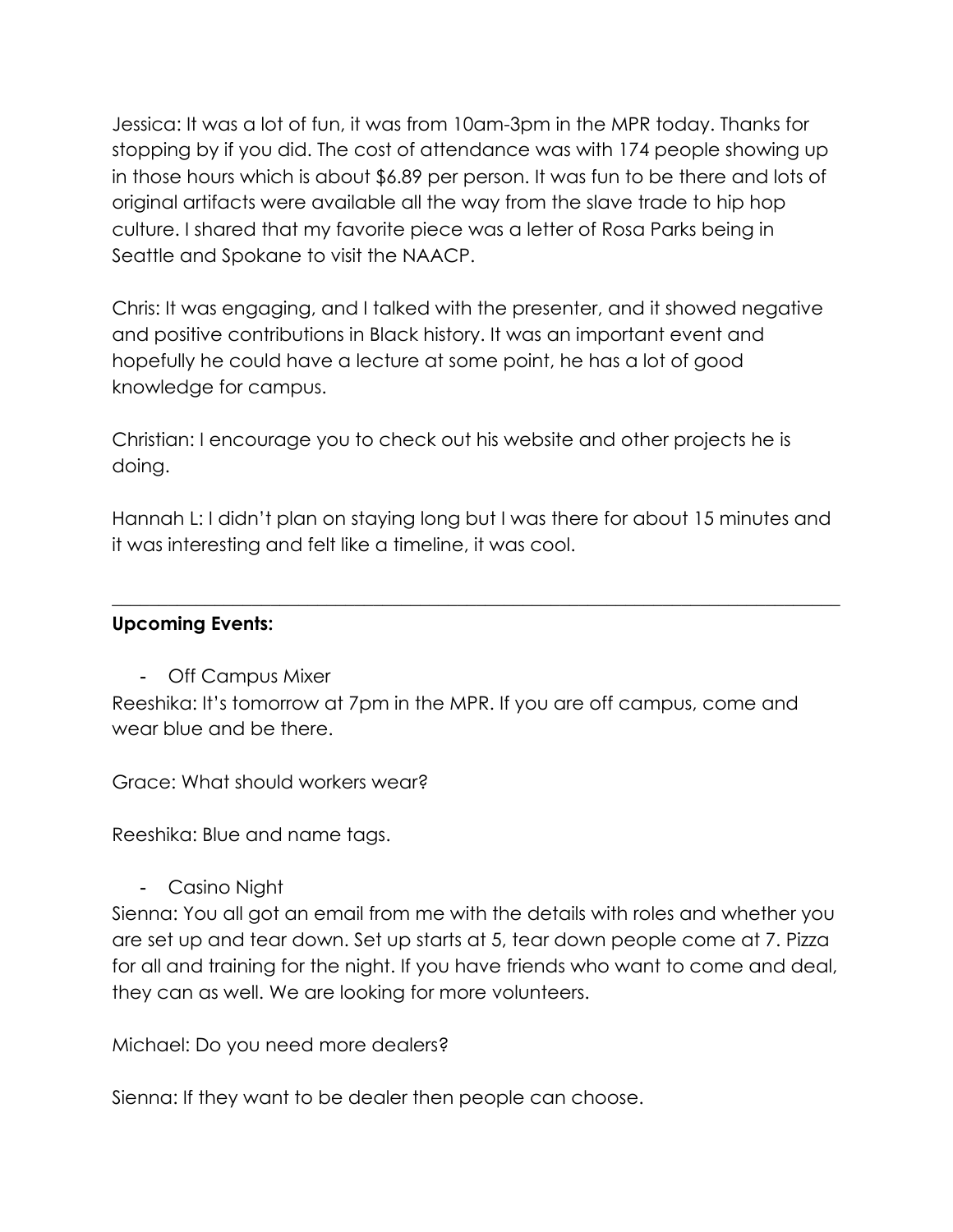Michael: I know someone who want to deal.

Sienna: We will talk after. If you know any other floaters let me know so we have breathing room or switching flexibility during the night. Tell your friends.

Marie: In your email you have set up from 5-11pm?

Sienna: Set up will be from 5-7 but you will be there until 11 because training is at 7 and the night begins at 8.

Jessica: I did not get the email.

Rachel: Is it cocktail attire?

Sienna: Yes, it is cocktail attire you can google it, wear that and a name tag. For example, dresses are around knee length for women if you can, if not it's okay.

Rachel: Black is a good option too.

Sienna: Wear whatever you feel good in as long as you show up.

## - THRIVE Week

Rachel: Everything is planned. Next week you will see posters and tomorrow in your mailboxes for senators. A-frames will be on the hello walk for advertising. On Monday night at 4pm we have a yoga class in the UREC. Tuesday is a panel with 3 maybe 4 guests who are community members talking about ways to flourish in college with Mac Daddy's catering there. Wednesday is snow cones to destress in front of the hub. Thursday is a rage room led by Abby in the loop. Thursday night is cultural crafts and snacks. Friday the hidden opponent is tabling in the afternoon and Friday night is the DuvOliver dance. We have some sign ups to do.

Chris On Friday from 11:30-12:30 is yard games with connect-4, Jenga, and students can pass by and play games with small prizes. THO is giving out other gear too.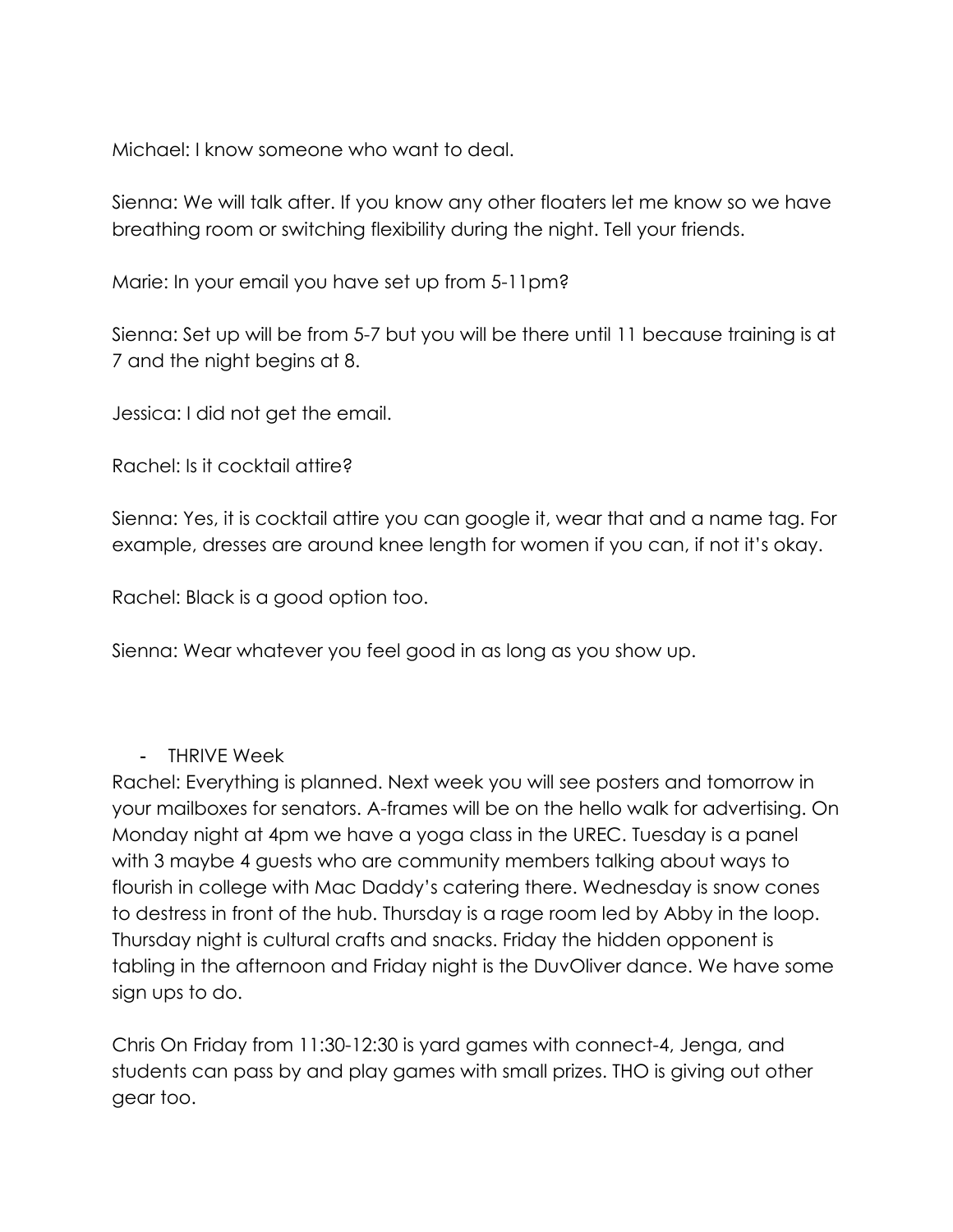## - Cultural Craft and Snacks

Jessica: It was originally during culture week but it's here now. It's next Thursday from 630-830pm with stations in the MPR representing cultures like arts and crafts like fabric weaving for central America and the Philippines, origami to represent japan, pinatas, henna, clay, embroidery for Chinese culture, and a station with make your own evil eyes from Greece. Also, there will be a bunch of snacks at stations and a description on each table to educate people. Come destress after dinner.

## - DuvOliver Dance

Grace: This event is on March 18th from 8-11pm in Oliver Hall hosted by Larkin and I! It is pajama themed, so wear your coziest and most fun pajamas. There will be snacks, drinks, good music, and good company. This is open and free for all students and would love for you to share this information with constituents as well as just spread the word! There are posters in everyone's mailbox as well. In terms of ASWU help, Larkin and I have both of our teams of RA's helping so we don't anticipate needing volunteers (we will let you know if we do), but we hope to see you all at the event next Friday night. The best contact is my email gjohnson24... and Larkin's email ldean24…

Larkin: I talked to the Duvall RAs and some of them are doing events during other parts of the week and hyping it up. We might actually need help. Not all Duvall RAs can be there, but all the Oliver ones are good to be there. We may need a few helpers.

\_\_\_\_\_\_\_\_\_\_\_\_\_\_\_\_\_\_\_\_\_\_\_\_\_\_\_\_\_\_\_\_\_\_\_\_\_\_\_\_\_\_\_\_\_\_\_\_\_\_\_\_\_\_\_\_\_\_\_\_\_\_\_\_\_\_\_\_\_\_\_\_\_\_\_\_

Grace: We can text the GroupMe.

## **Constituency Reports**

#### **Off Campus:**

Reeshika: We got 90 responses from our survey and usually it is 10-15. Thank you off campus folks. Tomorrow at 7pm, please show up wearing blue. I need to look at the responses. It was about mental health and how people were doing.

## **The Village:**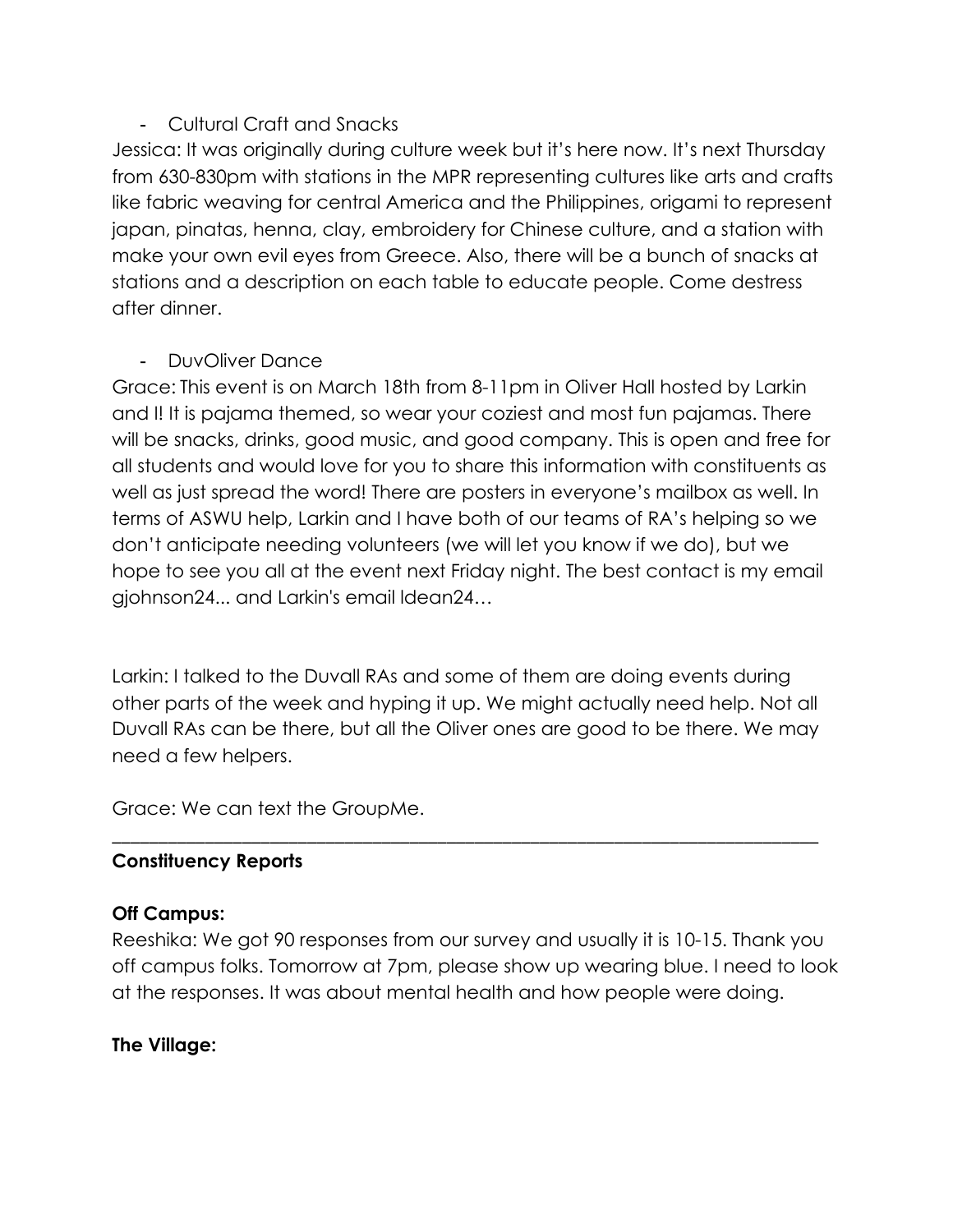Hannah: The village is a little sad because it won't be the village next year and they can't stay in their rooms. I am a little upset but understanding why. This is because they are creating a covid area in the village.

Rachel: The village is designated as covid quarantine for two buildings. The other one will still be open maybe. Nobody can same room next year.

#### **Warren:**

Logan: Warren is pretty chill. A few people said they are looking forward to going to counseling which is exciting. They are loving the sun and kind of warm weather. Overall good vibe.

## **International Students:**

Michael: we are doing great. Last week the ISC retreat went great. Students are looking forward to casino night and many students applied for leadership next year.

Chris: With covid mandates changing in the US, are their countries changing so they can go home?

Michael: For my country no, but I'm not sure about other countries. Doesn't look good.

## **Neighborhoods:**

Payton: Things are going well. Not many events yet still and there is some lull in the semester with the stress of midterms. We are excited about daylight savings.

## **Ballard:**

Georgia: We are doing okay. People are tired and in the time of the semester where midterms hit. Morale is low but in general we are enjoying the weather. Also, the lighting behind Ballard is still not a thing and it is very dark back there especially if you are walking to the music building or Warren is pitch black.

## **Boppell:**

Jamie G: We are doing well. I am loving the weather and some residents are outside studying for midterms and hunkering down. Overall doing well.

Chris: Have you started the whiteboard process?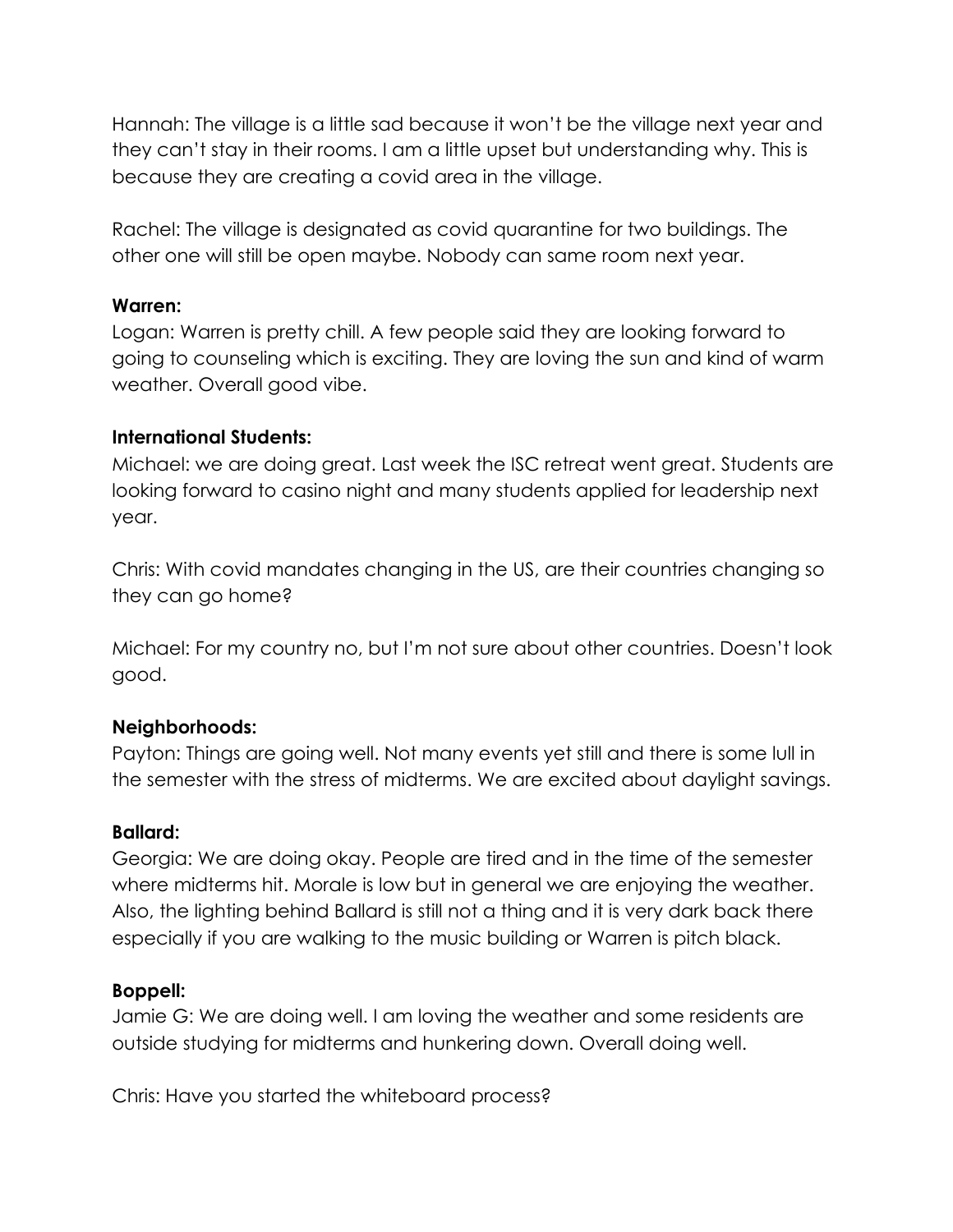Jamie G: Yes, I am looking into it and sending an email to Dezy soon.

### **Duvall:**

Larkin: We are doing good. Weather is making people come out of their rooms more and I am seeing more hammocks, but the wind was bad today. We are excited about the DuvOliver dance and casino night. We had a really cool primetime last night with notes and lemonade and positive affirmations to boost morale.

# **Oliver:**

Grace: I have sent out my March check in survey and email and have some data and responses to report on. In response to how my residents are really doing, I didn't receive many positive responses. A lot of my residents are stressed, anxious, not productive, etc. In response to any problems in Oliver, there are missing ping pong balls, the showers are moldy constantly and there's just not much life. In response to leaving me any recommendations for things, I received a lot of good ideas for events and community building. I heard about some of my residents' favorite classes and their spring break plans which was awesome to hear about, and lots of responses of people saying yes to coming to the DuvOliver dance.

## **Arend**:

Samie: We are doing great. Lots of students are loving the weather and people are hanging out in front of dorms at night. We had a light saber battle last night. I sent out a survey last week and got 50 responses. Lots of people are looking forward to spring break, the musical next week, and being able to get closer to their degrees.

## **McMillan:**

Hans: We are loving the sun. I have been connecting with freshmen. They are coming to dinner with us more which is great. It is feeling like spring has allowed for more connections. We have had a dry run of newsletters which is my fault and I apologize. Finally, a few of us have connected over longboarding so there is a longboarding Facebook group. Join if you'd like.

Chris: Do you have a group of mac students who climb?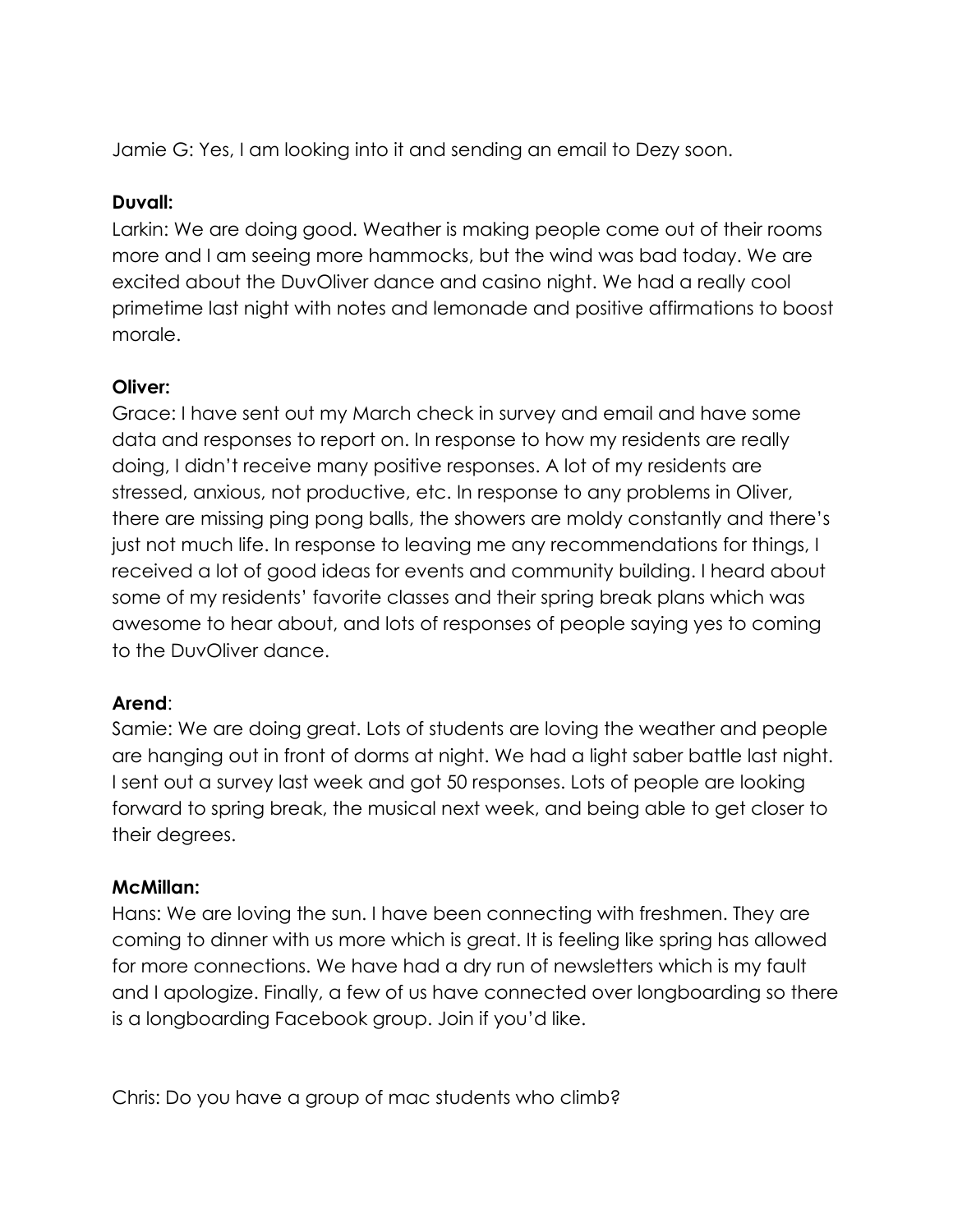Hans: Yes, regularly.

#### **Stewart**:

Rebecca: We are doing alright; everyone is tired and stressed. Last night was my ASWU primetime and Rachel came. We had a few people in and out, one person Santiago stayed the whole time. We didn't talk about ASWU much but we had a good time and Kyle beat me at pool, but I beat myself because I knocked in the 8 ball.

#### **Baldwin-Jenkins**:

Kyle: It was a sunny day in March, not a mouse was stirring, the fireplace rolling in the lounge of BJ as it does when its sunny but still cold. BJ has been oddly quiet but the quiet was broken by a bandit. A reverse bandit that left something. A political survey under every door of the building. So many people have talked to me about this. I have no idea who made it. It's in all buildings under the doors. Also, it's a snapchat QR code. Also, the QR code leads to a google form with information and stances on political views and has no accountability so it's a little sus. Some resident brought it up to me and asked and I was confused too. I was told they had fun making funny responses to the survey including my own RA listing himself as Joe Mama.

Grace: Oliver took all the other halls things.

Jason: Those are not approved, and we don't know who did it. Some people came to the office today upset because they think information may be sold. Pick them up if you see them and don't take them. We pick them up as we see them.

Larkin: They were in the pods and living areas with doors closed, do we tell RAs to throw them away?

Jason: Yes. If you see anything without a Whitworth logo or Whitworth email, get rid of it.

Tristy: Recycle them.

Chris: Is there an email that can be sent to greater campus?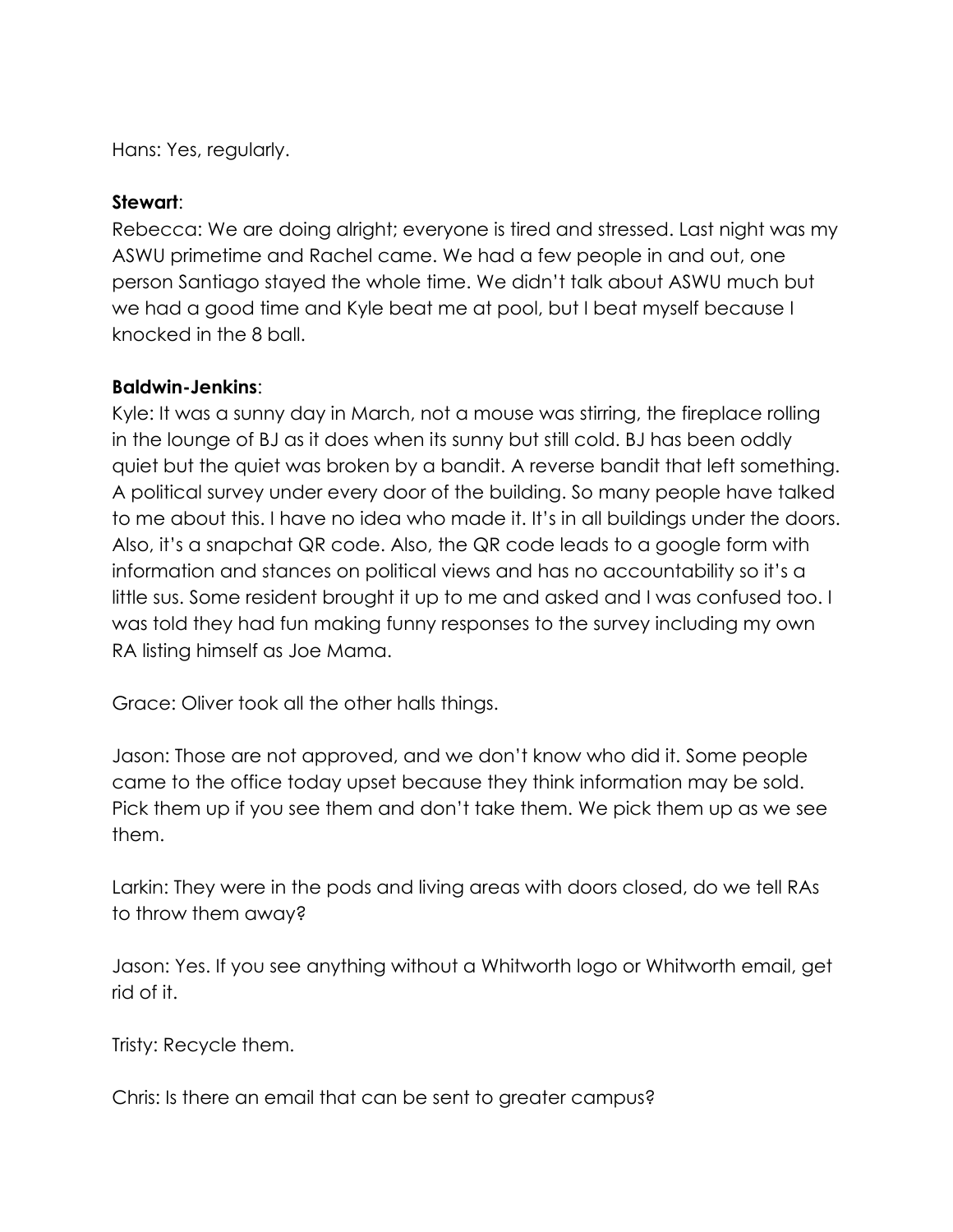Jason: (shakes head no)

### **Incoming Student Reps**:

Michelle: We are busy and stressed with midterms and applying for positions. We are excited for events and mask mandates going away. Elisa and I are planning our first event.

Elisa: I have heard similar things to Michelle. Some students are excited about the mask mandate but nervous for judgement. Immunocompromised are anxious.

\_\_\_\_\_\_\_\_\_\_\_\_\_\_\_\_\_\_\_\_\_\_\_\_\_\_\_\_\_\_\_\_\_\_\_\_\_\_\_\_\_\_\_\_\_\_\_\_\_\_\_\_\_\_\_\_\_\_\_\_\_\_\_\_\_\_\_\_\_\_\_\_\_\_\_\_\_\_

## **Campus Vibes**

Sienna: I put posters in your mailboxes because there is a job I had called conference coordinator for the summer. It provides free room and board over the summer for international or low income or housing instable students. It's a cool opportunity. Email me with questions. It's a fun fulltime job. Reach out to me or the person on poster.

Chris: I second that I was a conference coordinator, and it was fun. You ride golf carts.

Jessica: Two announcements. One is from SDEI. Our Act Six scholars are hoping for you to sign up for the Real Talk Real Action conference this Saturday. Act Six will be there and many clubs. Lots of fun and there will be leaders from Spokane.

Christian: I am running a workshop so be there.

Chris: There was a good turnout freshman year and lots of information.

Jessica: Second from HOLA, karaoke night is from 7-8pm. Our leadership team is doing fun Mexican snacks and Jarritos. It is in the ISC lounge. You can sing the song tequila with me.

Logan: Reminder there is a cold/flu going around. Lots of people are sick with weird sinus stuff and with masks coming down, make sure to wash your hands.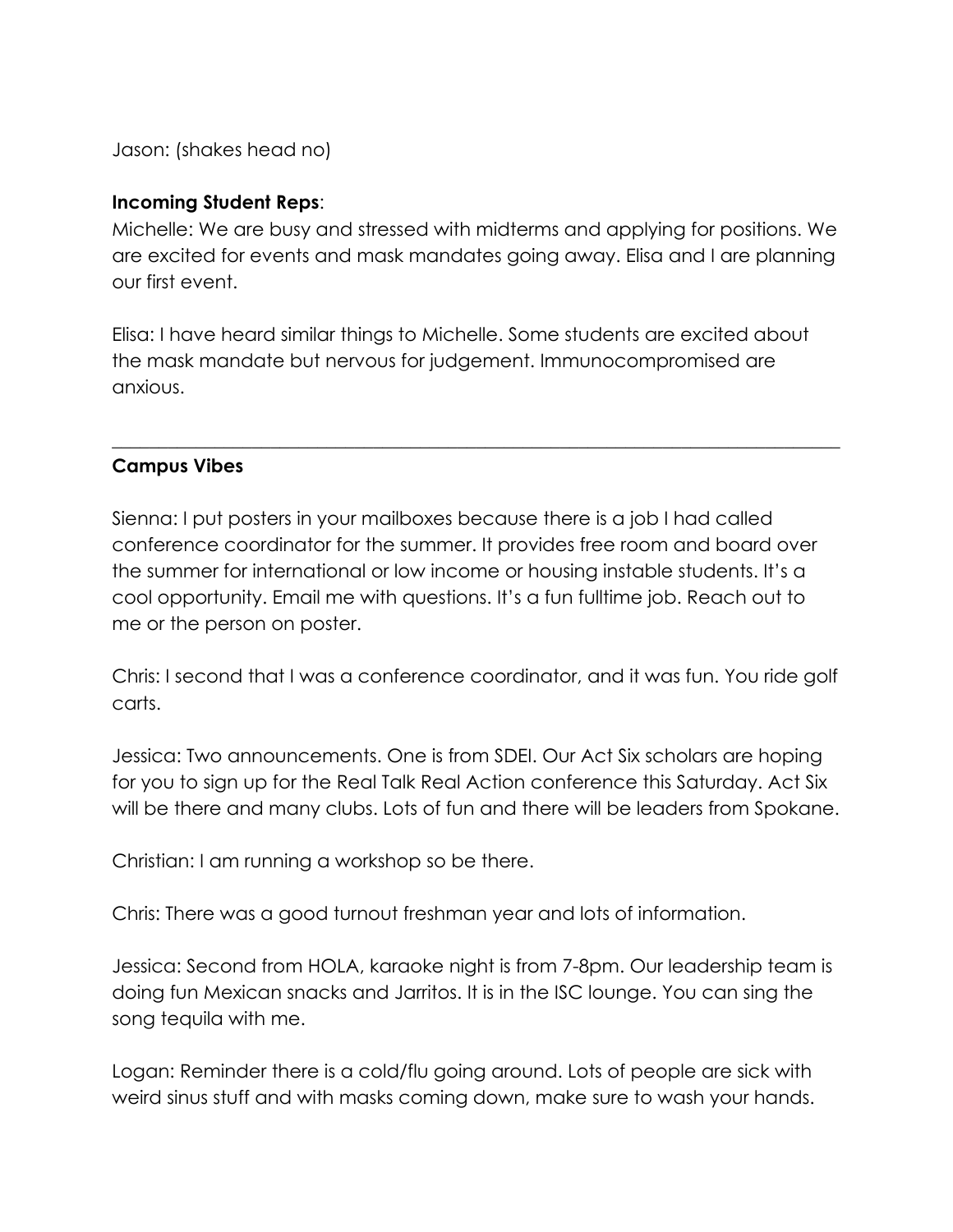Also, someone took our pig. It's not a live pig. We got it back from Oliver, but it's gone again.

Rachel: I want to reiterate from Dornsife, they talked about the refuge simulation. Emily Reidt asked me talk about it more. It's on March 19<sup>th</sup> from 9:30-11:30am. World relief is coming in. There are a few spots available so sign up now.

Samie: As you may know, I'm on cheer and cheer tryouts are coming up. We have open gyms listed on the flyers like the one above Hannah's head with dates. There is one this Thursday so tell constituents and friends and come to that you would all be great. There is no commitment at open gyms. As said earlier, there is the THO softball games next weekend at 12pm and 2pm. Please come support the team and mental health. We might need people to set up but I will bring that up next week.

Elisa: A constituent was frustrated it was a freshman in swing dance club. She was upset that on the ASWU Instagram we only posted the BSU event and not the swing dance event. They had planned to have a ball on Oliver Twist and moved it and got backlash for planning it on BSU night and she feels the club isn't being heard.

Jason: Two reasons why it didn't get posted. They have to reach out to us to post their info. Aeron cannot check the calendar and make up flyers for other events. The event was also never approved through HFS which is required for club events. We didn't know it was happening.

Rachel: Thank you for bringing that up.

Jessica: The ISC is the building with all the flags.

Grace: With swing dance club, they didn't communicate to me they were having an event until I already approved Oliver twist. I had lots of backlash but I didn't know.

Logan: Next weekend Friday and Saturday is the home track meet. Come watch us throw things, run fast, and jump high.